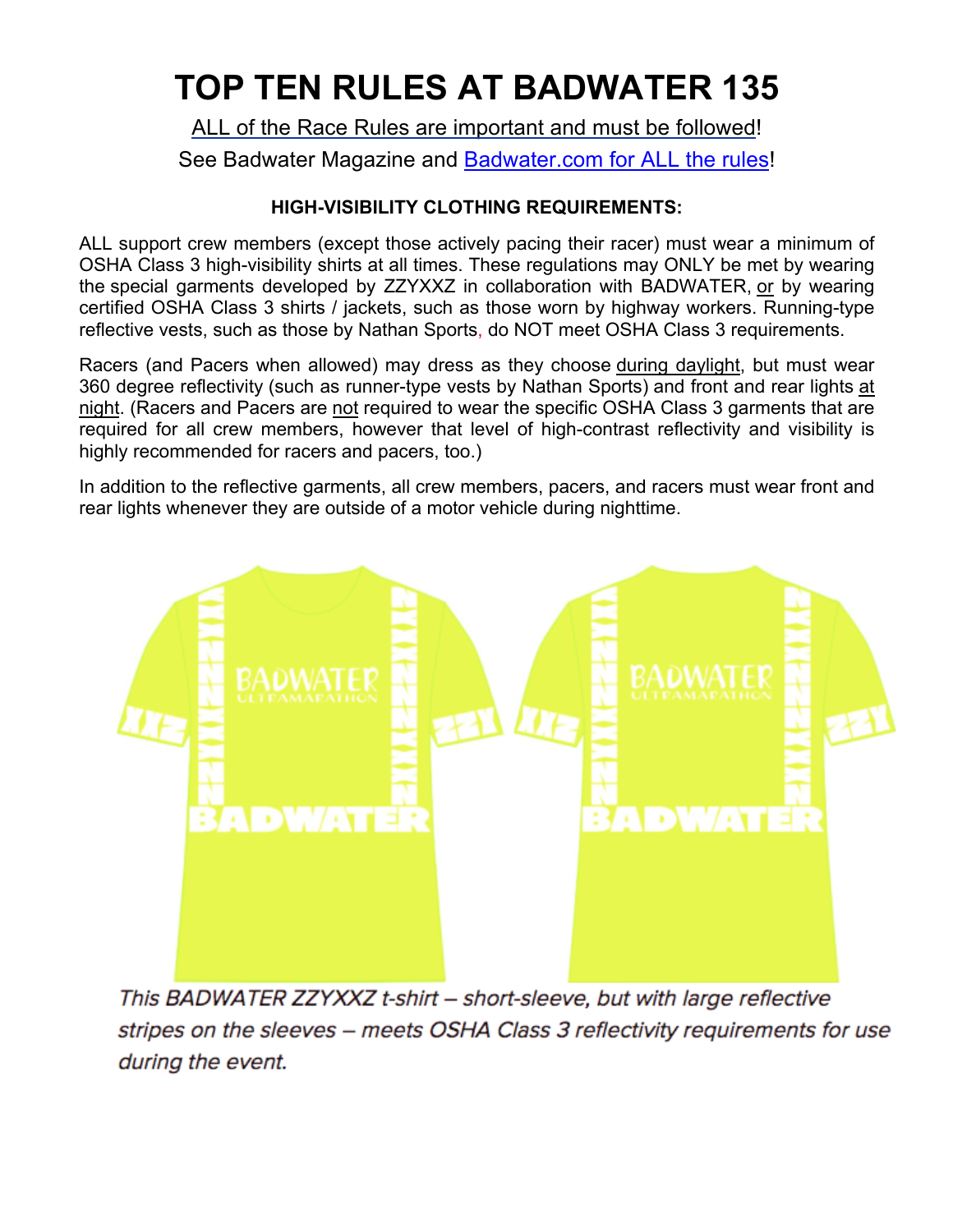

This generic "highway safety vest" meets OSHA Class 2 Reflectivity Requirements but NOT Class 3, therefore it is NOT acceptable for use by crew members during the event.

## **RUN SINGLE-FILE, ALWAYS / PACERS STAY BEHIND THEIR RUNNERS**

Beginning immediately at the start line, racers must not run abreast with other racers or with pacers, except when passing a slower racer, which must be done quickly. All running must be single-file. Additionally, pacers may not run in front of, even slightly, racers at any time. Pacers may only run next to their racer if the pacer is OFF the road and left of the racer.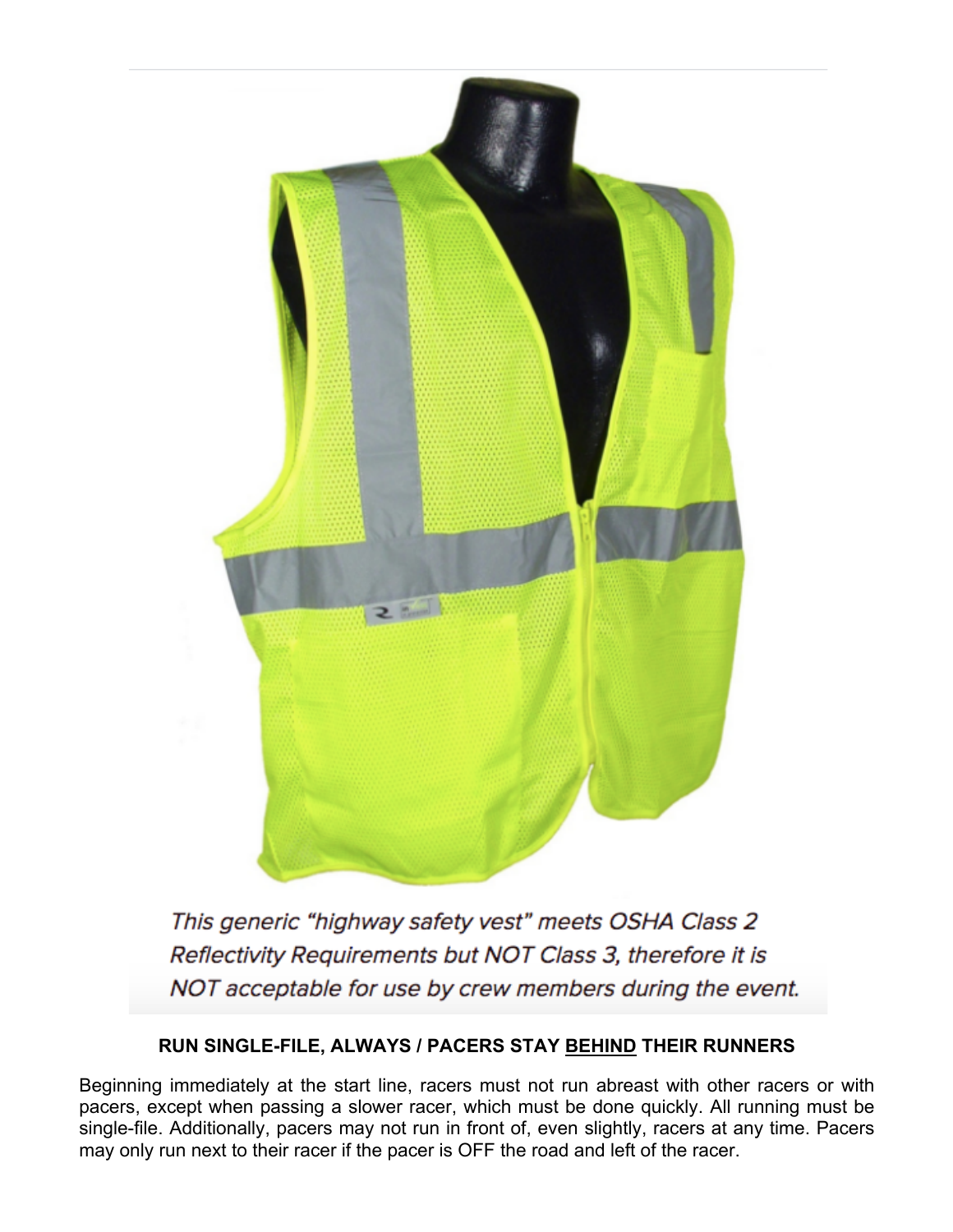#### **ONLY ONE PACER / NO MORE THAN TWO CREW MEMBERS ON LEFT SIDE OF ROAD (INCLUDING ANY PACER):**

Any crew member running along with their racer is considered a pacer and must wear the pacer's designated bib number (provided at Racer Check-In).

Racers may not be accompanied by pacers or moving crew members until Mile 42 at the Stovepipe Wells time station. Exception: racers over the age of 65 may utilize a pacer from Mile 3.5 (Natural Bridge turn-off.)

Any crew member running along - for more than few moments - with their racer is considered a pacer and must wear the pacer's designated number bib (provided at Racer Check-In). If a racer is running with a pacer, any additional crew members that are handing off supplies, or otherwise providing aid, must be off the roadway at all times (i.e. left of the white line on the shoulder) and may not run along with the racer and pacer for more than a few moments.

No more than two crew members - including a pacer if one is present - may be on the opposite side (racers' side) of the highway at any given time.

Always look and listen both ways before crossing the highways!

#### **ONLY ONE VEHICLE (and up to FOUR CREW MEMBERS) ALLOWED ON THE COURSE**

"Friends and Family Cheering Squads" may only be present in Lone Pine and at the finish line; they may not stop along the race course except at Lone Pine and the finish line.

#### **SUPPORT VEHICLE SIGNAGE**

Place Runner #s (provided by the race organizers) on the front side, driver's door, right front passenger door, and back left of the support vehicle.

Vehicle windows may not be blocked or obstructed with any signage, paint, or similar.

Sponsor / Charity names and graphics may be placed on support vehicles on the left and right sides only, not on the front or rear.

#### **NO "THE GADGETS" AND OUTSIDE ASSISTANCE!**

Runners must progress under their own power without drafting (except other competitors during the first few miles), helping, pushing, supporting, or any other type of physical assistance. Runners may not use walking sticks, ski poles, or the like. So-called "cooling vests" or other types of artificial / technological cooling systems may not be worn or utilized by race entrants while making forward progress on the race course. (Ice, wet towels, water sprayers or misters, and such are fine and commonly used.) Neither racers nor crew members may carry an umbrella or shade cover for a runner while the racer is moving forward on the race course.

#### **BE SAFE!**

Safety is always the most important issue. This means safety for racers, crew, staff, and the general public. The roads are not closed for this event and are, in fact, quite busy with tourist and local traffic.

Crew members may not use illegal drugs, stimulants, or dope, as well as alcohol of any kind, during the race or at any official race events or activities.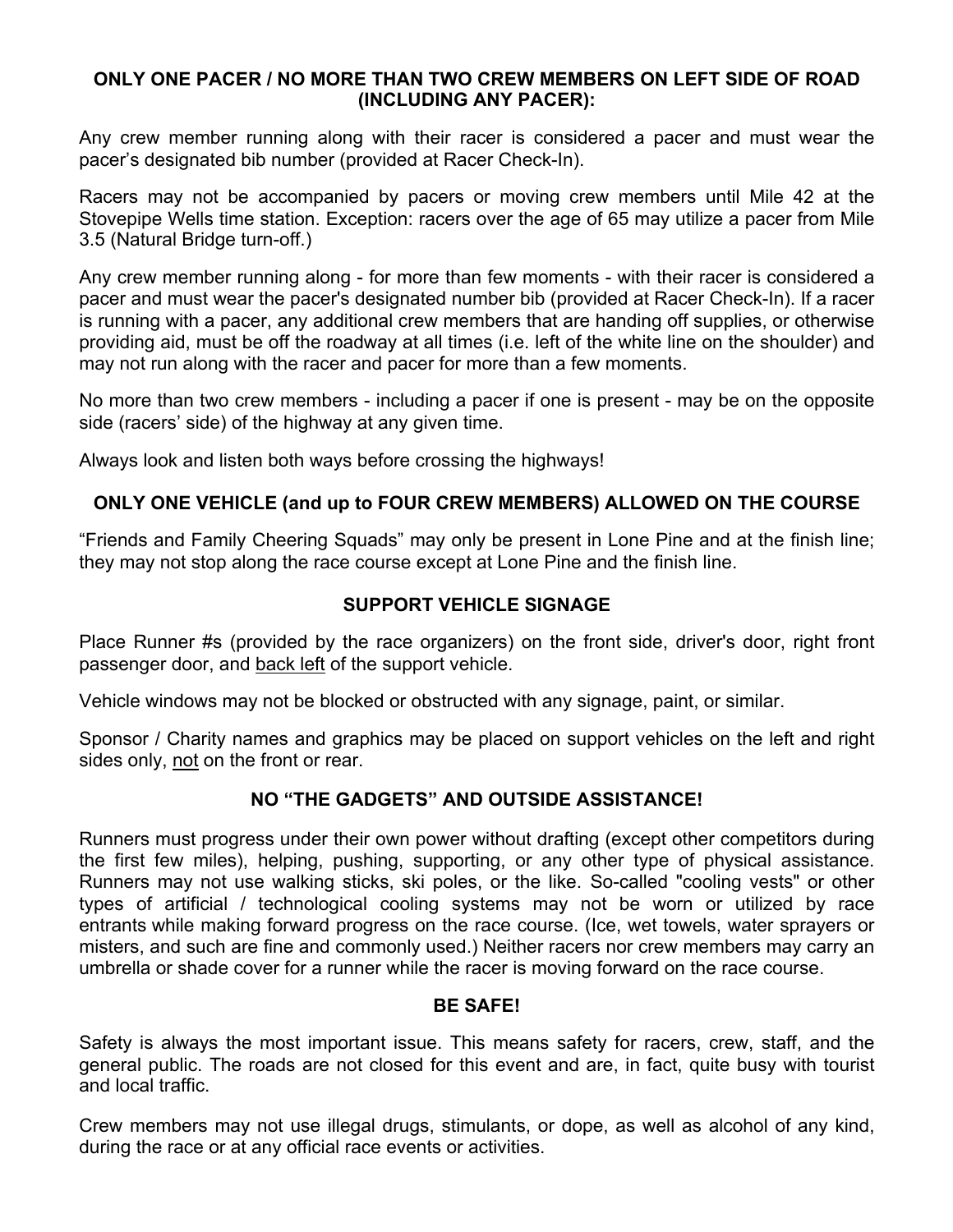#### **DESIGNATED PARKING / NO PARKING ZONES**

Support vehicles may not stop during the one-mile stretch which begins at Harmony Borax Works at Mile 19.1, while runners pass through the curvy "Harmony Curves" section of Hwy 190. Each support vehicle should wait at Harmony Borax Works long enough to allow the runner to cover the next, mostly uphill mile, then drive ahead (no stopping nor slowing until Mile 20.1).

On the Father Crowley / Panamint Pass climb (a 12.2-mile stretch from Time Station 3 at Panamint Springs Resort at Mile 72.7 to the unmarked summit at Mile 84.9), support vehicles may only stop at eight designated locations along the route. These are identified in the route book and with signage along the roadway. See the route sheet in the magazine.)

#### **ADDITIONAL SPECIAL RULES FOR FATHER CROWLEY / PANAMINT PASS ASCENT**

Crew members, other than pacers, may never cross the roadway during the entire Father Crowley / Panamint Pass climb (a 12.2-mile stretch from Time Station 3 at Panamint Springs Resort at Mile 72.8 to "Panamint Pass" at Mile 84.9).

#### **DRIVE and PARK SAFELY, CAREFULLY, AND NORMALLY**

Follow the rules of the road!

Driving may never be at the speed of any racer. Driving must be done at the speed of normal traffic, never slowing down to encourage, talk to, or lend assistance to any racer while moving.

Handing off of supplies from the vehicle is never allowed, nor is slowing down to speak with or to a racer or other person while moving.

Vehicles must "leapfrog" the racer at all times. Each "leapfrog" must be at least two miles or more in length, whenever possible.

Do not stop or park on the road! Vehicles must be parked completely off the road surface whenever they are stopped (with all four tires right of the white line). The doors on the left side of the vehicle must never be opened into the roadway, even momentarily. All exiting of the vehicle by active crew members must be from the right side of the vehicle; drivers may exit from left, but only if space allows for them to do so without their door opening into the roadway.

Crew members and runners must not stand on the left side of a parked vehicle (between the road and vehicle.)

All support vehicles must have their headlights on while driving, 24 hours a day, except when parked. (Use car flashers - but not headlights - when parked.)

## **LEAVE THE COURSE CLEANER THAN YOU FOUND IT!**

Don't drop any litter!

If you see any litter on or near the roadway, pick it up and dispose of it!

Do not leave poop along the course! When urinating, be out of sight!

All racers, crew and staff must display courtesy, good taste, decorum, and sportsmanship at all times. Nudity is specifically not allowed.